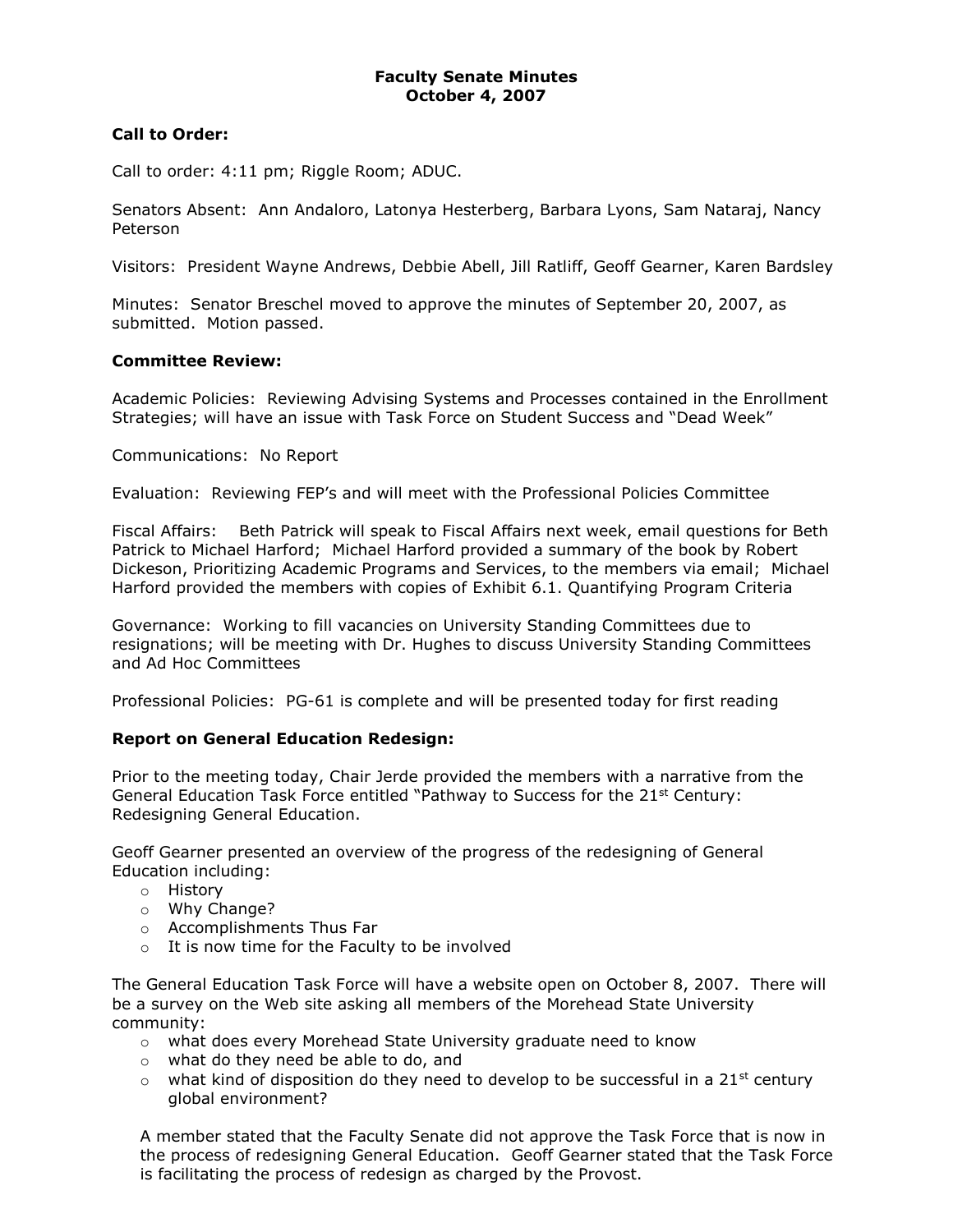Regent Irons commended the Task Force for the documentation of the process of General Education redesign and stated that according to the document provided, faculty will approve all educational programs.

Members asked the following questions:

- $\circ$  Will there be an integrated program of general education common for all students regardless of major?
- $\circ$  How and when the task force will proceed in gathering faculty input? The member suggested the task force begin the process of communication with faculty through the Faculty Senate.
- $\circ$  Will there be a set of new committees and what function will the current Curriculum Committee have?
- o How will the Faculty Senate be involved in the revision of General Education?
- $\circ$  How will the administrative function of revising General Education be handled, (i.e., students who are already in a program)?

# **Reports:**

Chairs Report:

- Chair Jerde provided the members with the following report of results from the survey on the faculty lounge:
	- o 116 responses
	- o 58 yes would like a lounge
	- o 28 no would not like a lounge
	- o 29 not sure
	- o 1 did not answer
	- o Suggested locations given
		- o ADUC
		- o Middle of campus
		- o Library
		- o Lounge in every building
	- o The responses indicating no, listed the following reasons:
		- o "Most departments already have a lounge"
		- o "Isolation as opposed to community building"
		- o "Faculty need to mingle with students"
		- o "If you have one it should be off limits to students"

Karen Bardsley stated that one response indicated that individuals who visit Morehead from the regional campuses need a place to use a computer, phone, etc.

### Provosts Report:

- The Provost reported the following ongoing projects:
	- o Revision of the General Education framework
	- $\circ$  Reviewing the book, Prioritizing Academic Programs and Services, by Robert Dickeson with the Provost's Council and Deans Council
	- o Discuss framework for Academic Audits
	- o Visiting with faculty and committees
	- $\circ$  Reinforced the commitment to have Faculty Senate and all faculty involvement in General Education Redesign

A member asked if a similar audit is being conducted in the non-academic units and programs across campus as is being conducted in the academic affairs area. The President answered this question by stating that major changes have already been made in areas such as Enrollment Services, Admissions, Financial Aid, University Relations,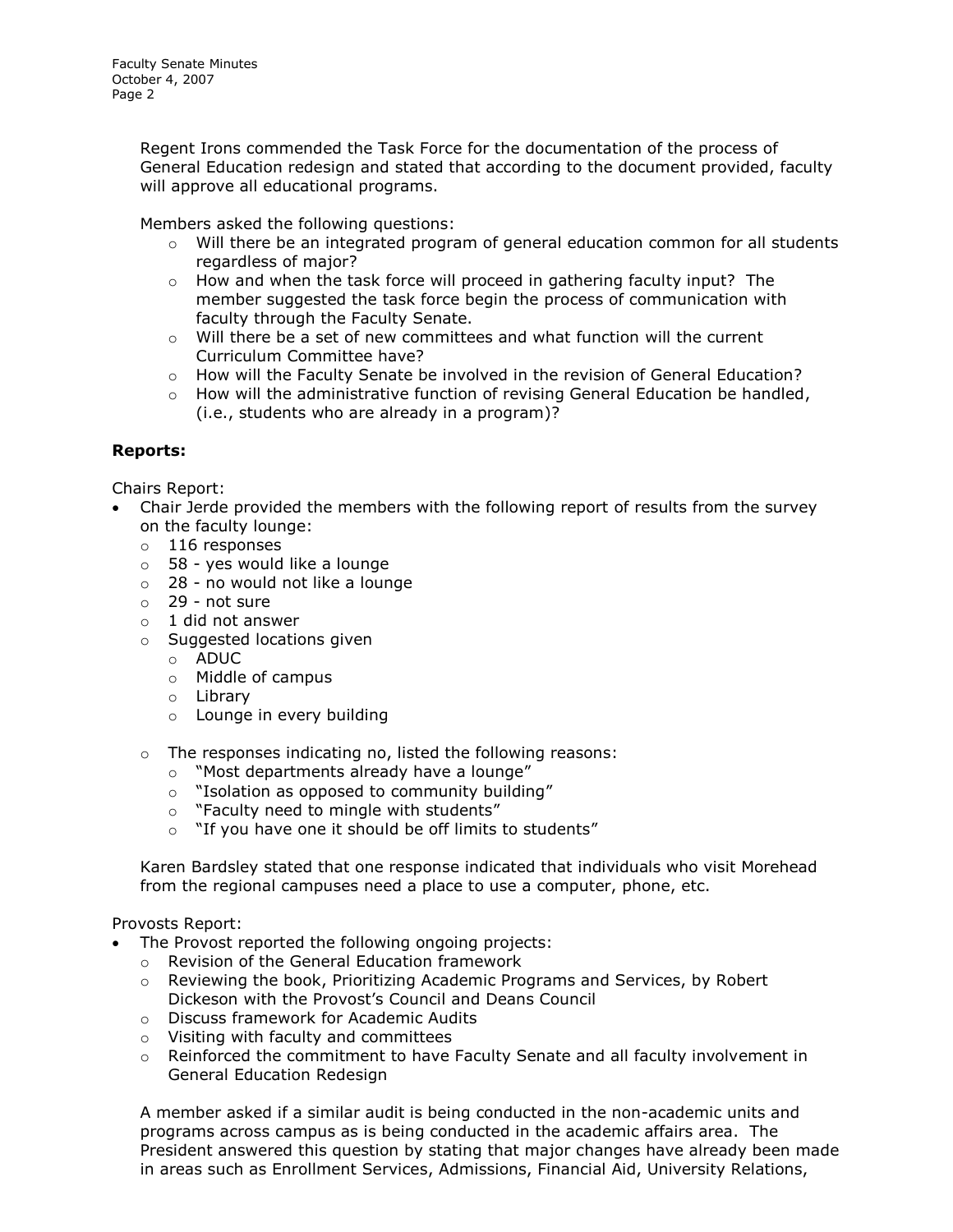Faculty Senate Minutes October 4, 2007 Page 3

> and Facilities Management. He assured the members that all administrative areas would be reviewed. The President indicated that the most important part of the University is the students, and as the academic departments are reviewed, the support areas will be open for review. The Provost stated that in reference to the Academic Audit, Academic Affairs is split into two parts; (a) the academic programs in the colleges, and (b) the other areas, such as Advising, Honors College, Graduate and Undergraduate Programs, Research, Regional Campuses, etc. Some work has already begun with Accounting and Budgetary Control and the post-award process for grants and contracts.

A member asked about the difference in the Provost's Council and the Deans Council. The Provost stated that she meets weekly with the Deans. The Provost's Leadership Team consists of the other Direct Reports. The Provost's Council consists of the Deans, the other Direct Reports, Faculty Senate Chair and the Chair of the Chairs Forum.

A member asked about a timeframe for review of the recommendations of the Strategic Enrollment Management Task Force reports that relate to academic issues. The President indicated that the Senate Chair will be involved in the process for review of the reports and the Senate will have sufficient time for discussion.

Regents Report:

 Regent Irons forwarded data comparing faculty salaries over the last 3 years with 19 benchmark institutions to Michael Harford who forwarded it to the Fiscal Affairs Committee.

#### **Senate Actions:**

Professional Policies:

 Presented PG-61 – Ethical Principles and Code of Conduct to the members for first reading. Chair Patrick thanked the members of the committee for their hard work.

A member asked if this policy is just for faculty or for all faculty and staff. Chair Patrick indicated that it is for the University community.

A member asked why the reference to PAc 12, Professional Ethics, is listed under Intellectual Property at line number 171. Chair Patrick indicated he would have to look into the placement of that item to answer the question. Chair Patrick suggested that the members review individual policies that they feel appropriate to be included or removed and submit the revisions at the next meeting as amendments.

A member asked what this policy provides that does not already exist. Chair Patrick indicated that there are items in this policy that are not covered in other policies and this policy is a summary of Ethical Principles and Code of Conduct.

A member asked if the policy has been checked to verify that it does not conflict with other policies. President Andrews stated that the policy will be reviewed before it is presented to the Board.

A member asked if the policy will have to be approved by Staff Congress. President Andrews will confirm that Staff Congress has had an opportunity to review the policy.

A member stated that the proposed Nondiscrimination Policy, line 68 to 73, contains language in line 70 that is not in PG-5. The President indicated that discrepancy would be reviewed.

Chair Patrick thanked Dr. Scott Davison and all the other faculty members for their suggestions for the policy.